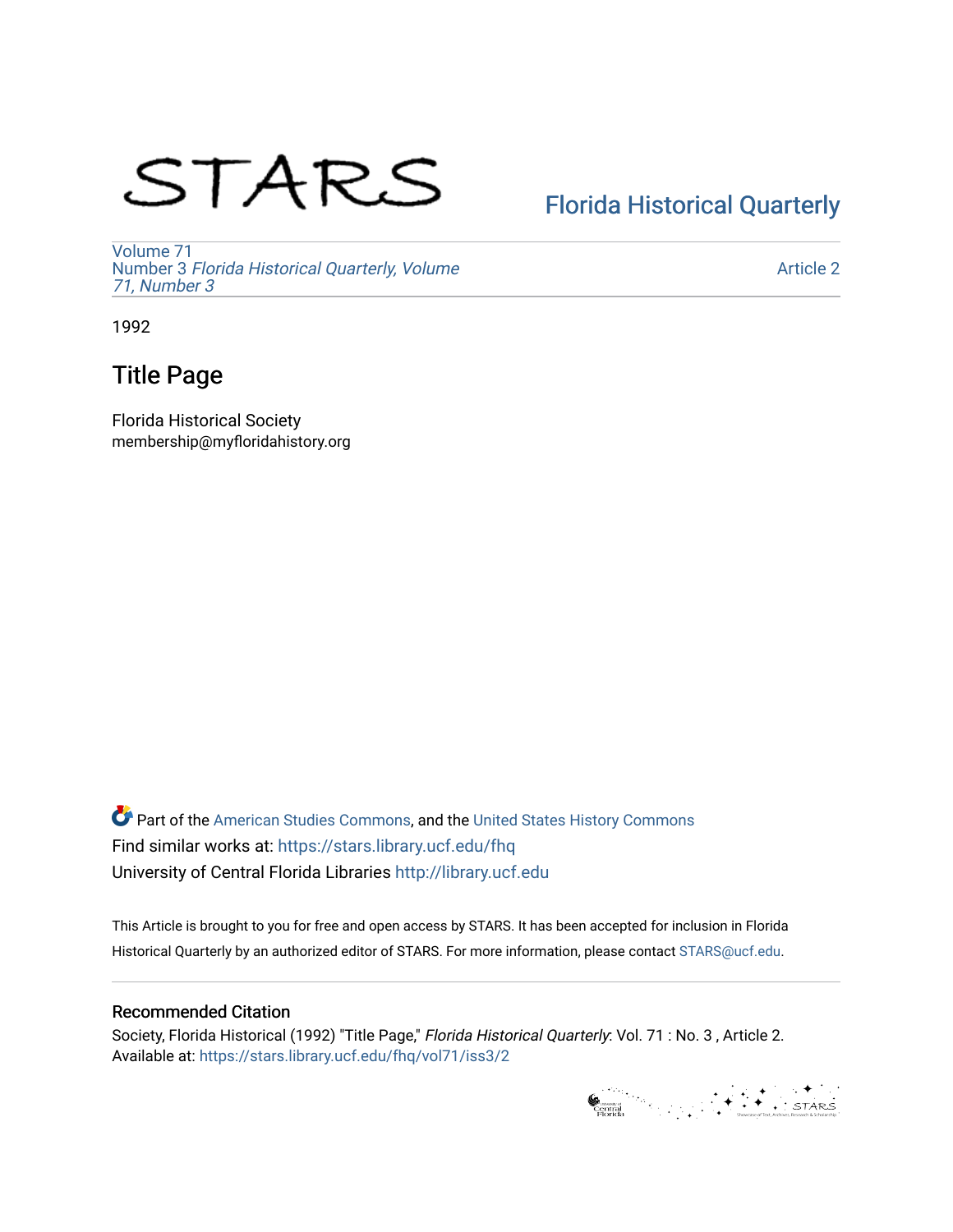

1

Published by STARS, 1992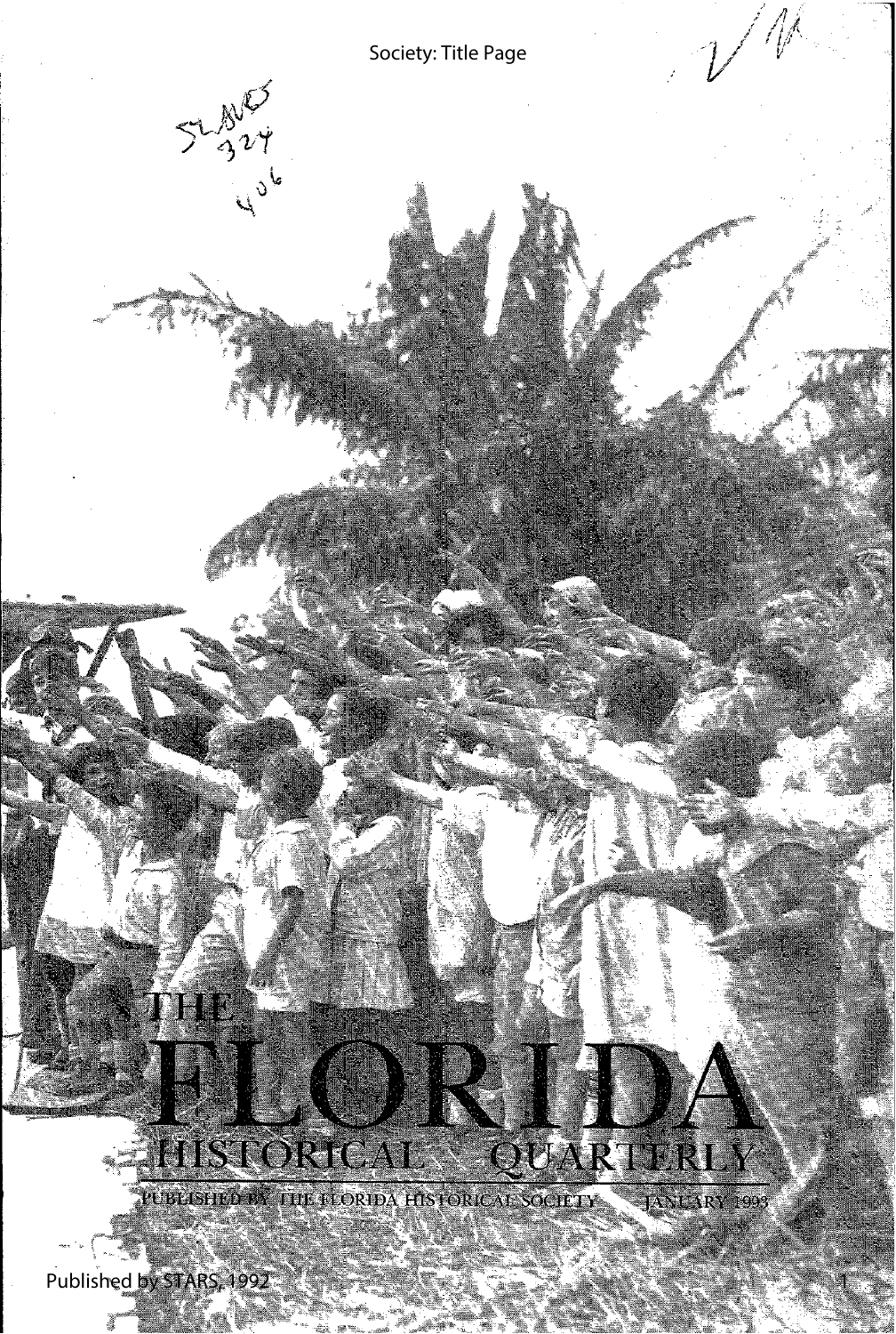### COVER

Having arrived by seaplane, Santa Claus greets a crowd of adoring children in circa 1920s Miami. *Photograph courtesy Claude Matlock Collection, Historical Association of Southern Florida, Miami.*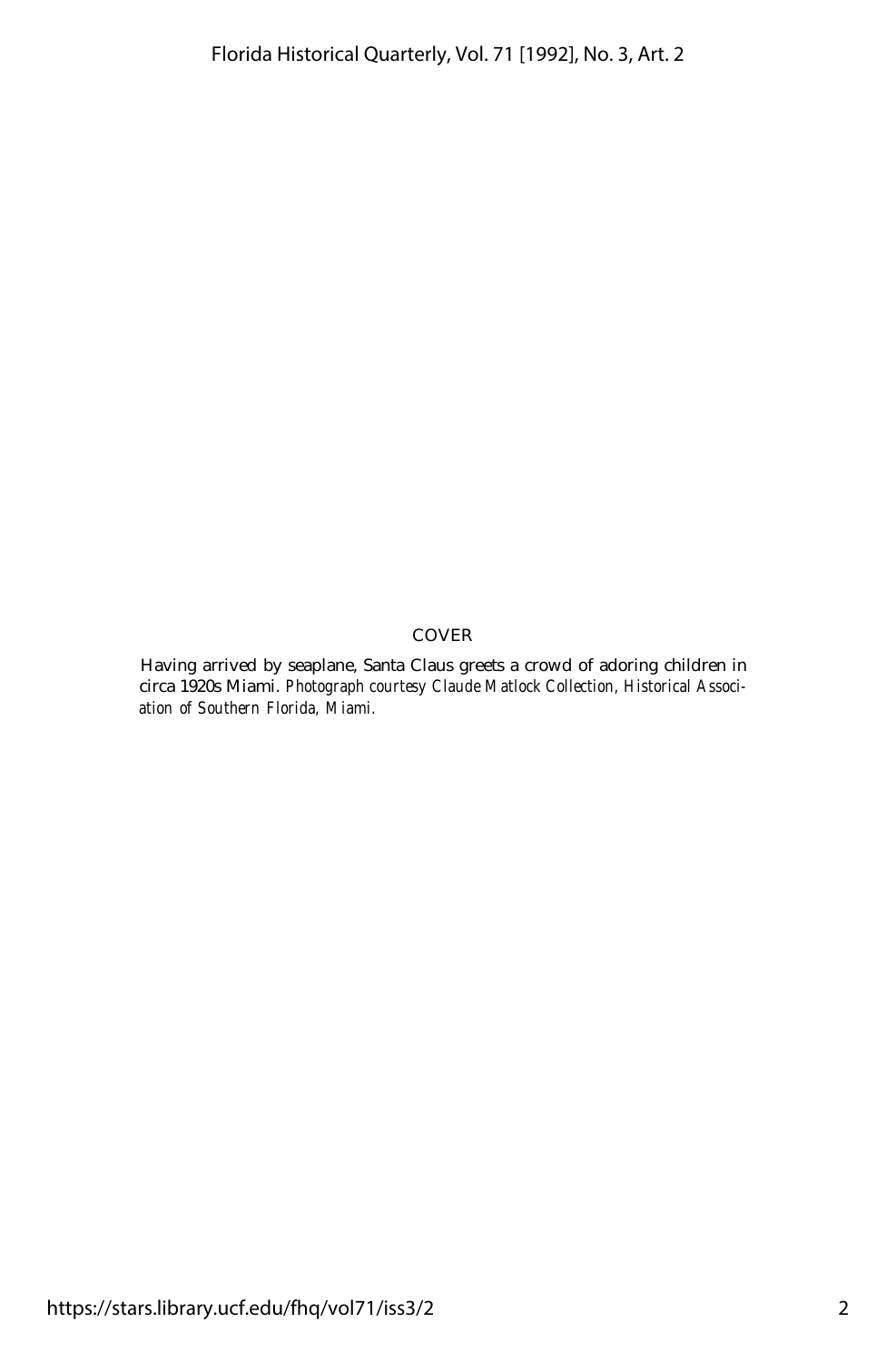*The* Florida *Historical*  $Quarterly$ 



Volume LXXI, Number 3 January 1993

The *Florida Historical Quarterly* (ISSN 0015-4113) is published quarterly by the Florida Historical Society, University of South Florida, 4202 E. Fowler Avenue, Tampa, FL 33620, and is printed by E. O. Painter Printing Co., DeLeon Springs, FL. Second-class postage paid at Tampa, FL, and at additional mailing office. POSTMASTER: Send address changes to the *Florida Historical Quarterly,* P. O. Box 290197, Tampa, FL 33687.

Copyright 1993 by the Florida Historical Society, Tampa, Florida.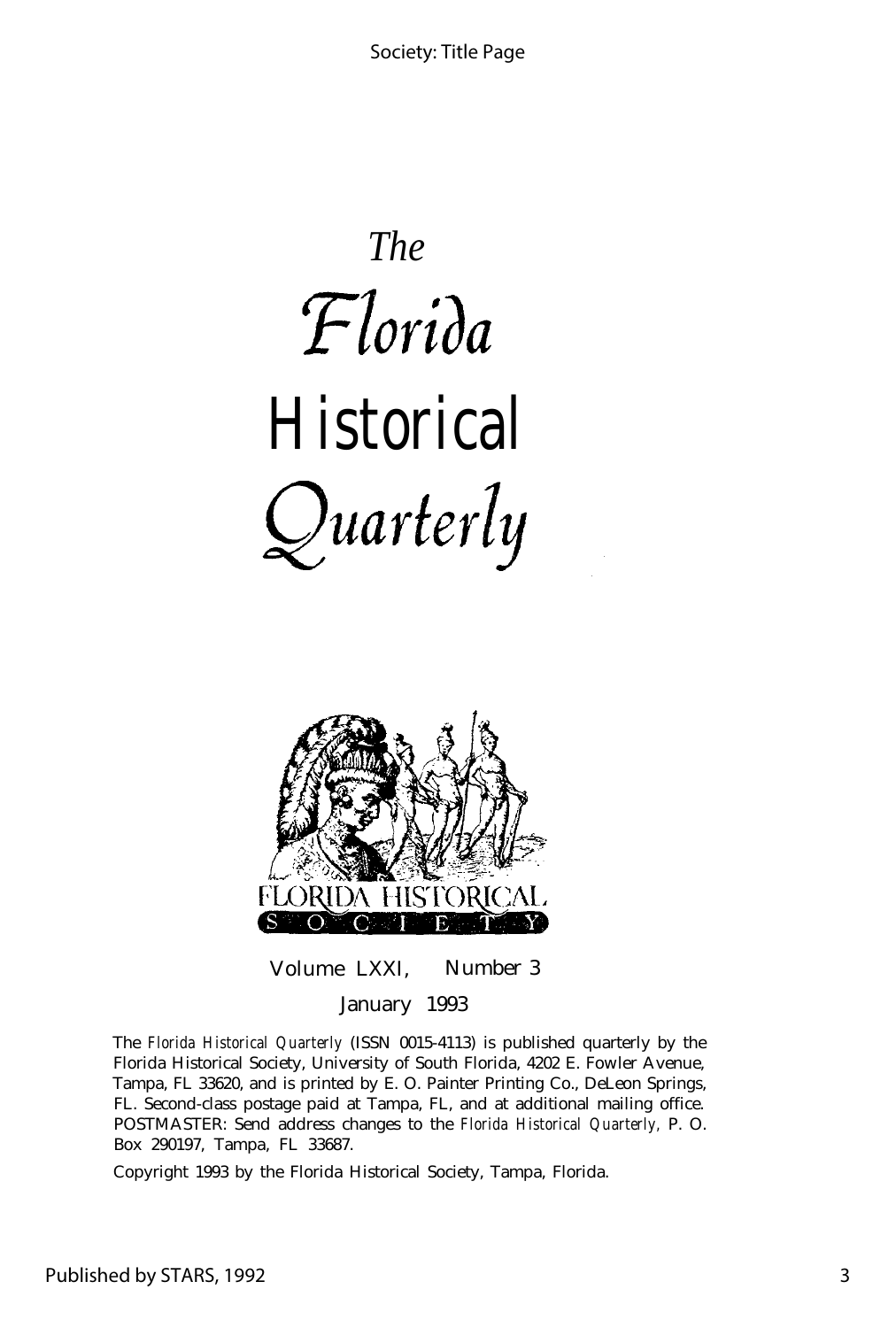### THE FLORIDA HISTORICAL QUARTERLY

#### Samuel Proctor, *Editor*

Mark I. Greenberg, *Editorial Assistant*

*EDITORIAL ADVISORY BOARD*

David R. Colburn University of Florida<br>
Herbert J. Doherty University of Florida University of Florida Michael V. Gannon University of Florida John K. Mahon University of Florida (Emeritus) Joe M. Richardson Florida State University Jerrell H. Shofner University of Central Florida University of Miami (Emeritus)

Correspondence concerning contributions, books for review, and all editorial matters should be addressed to the Editor, *Florida Historical Quarterly,* Box 14045, University Station, Gainesville, Florida 32604-2045.

The *Quarterly* is interested in articles and documents pertaining to the history of Florida. Sources, style, footnote form, originality of material and interpretation, clarity of thought, and interest off readers are considered. All copy, including footnotes, should be double-spaced. Footnotes are to be numbered consecutively in the text and assembled at the end of the article. Particular attention should be given to following the footnote style of the *Quarterly.* The author should submit an original and retain a copy for security. Authors are asked to submit articles in IBM WordPerfect 5.0 or 5.1, or ASCII; please include both a hardcopy and a diskette. The Florida Historical Society and the Editor of the *Florida Historical Quarterly* accept no responsibility for statements made or opinions held by authors.

The *Quarterly* reviews books dealing with all aspects of Florida history, Books to be reviewed should be sent to the Editor together with price and information on how they may be ordered.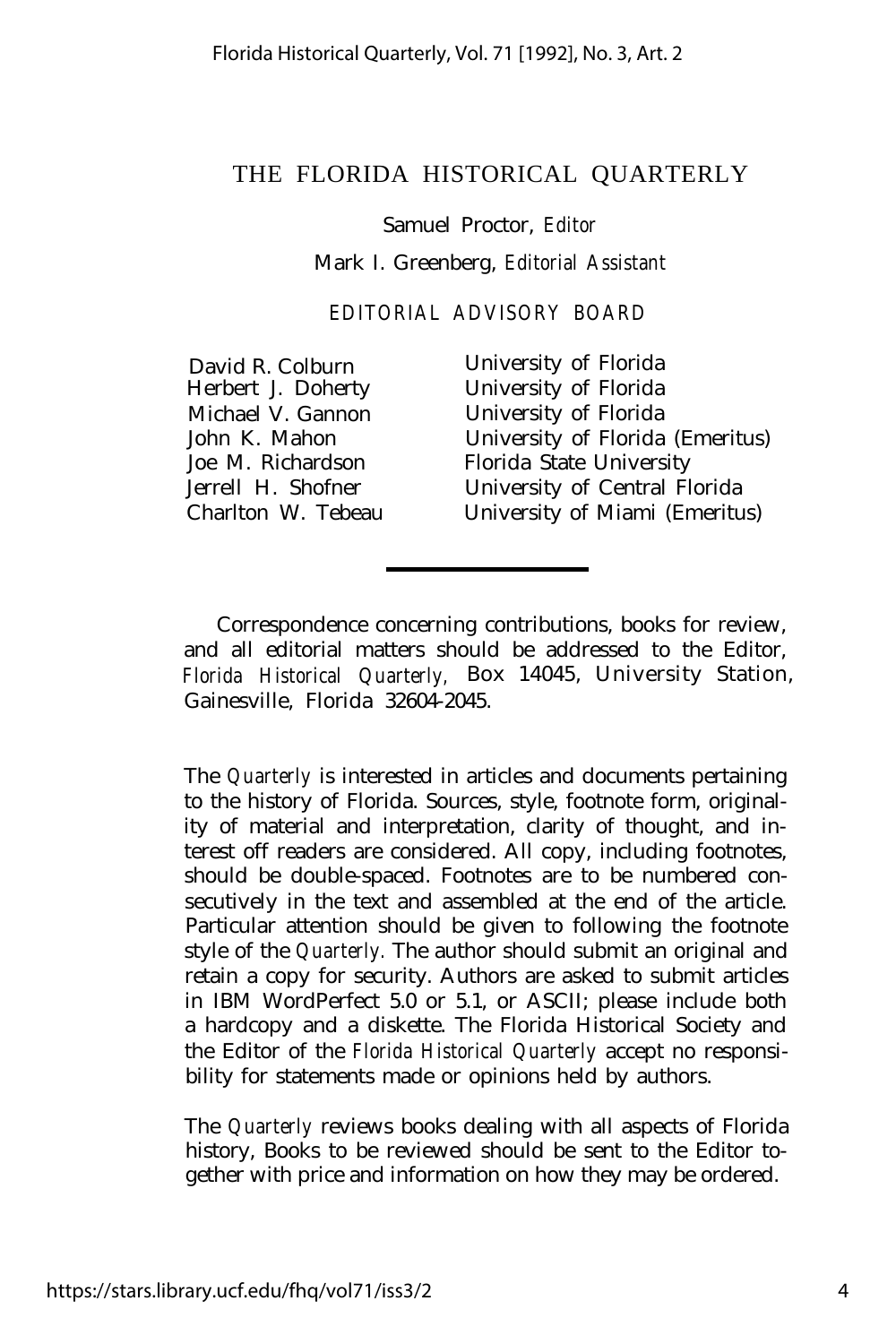Society: Title Page

# **Table of Contents**

| CHLOE MERRICK REED: FREEDOM'S<br>FIRST LADY<br>Sarah Whitmer Foster and John T. Foster, Jr. 279                              |     |
|------------------------------------------------------------------------------------------------------------------------------|-----|
| COMMUNISTS, KLANSMEN, AND THE<br>CIO IN THE FLORIDA CITRUS<br>INDUSTRY<br>Jerrell H. Shofner 300                             |     |
|                                                                                                                              |     |
| PHILADELPHIA STORY: FLORIDA<br>GIVES WILLIAM BARTRAM A<br><b>SECOND CHANCE</b><br>Charlotte M. Porter 3 10                   |     |
| TOWARD A MORE HUMANE<br>OPPRESSION: FLORIDA'S SLAVE<br>CODES, 1821-1861<br>Joseph Conan Thompson 324                         |     |
| "CAPTURED ON CANVAS":<br>MCKENNEY-HALL'S HISTORY OF<br>THE INDIAN TRIBES OF NORTH<br><i>AMERICA</i><br>Shirley H. Bowers 339 |     |
|                                                                                                                              |     |
| FLORIDA HISTORY RESEARCH IN PROGRESS  348                                                                                    |     |
| BOOK REVIEWS  .                                                                                                              | 362 |
|                                                                                                                              | 401 |
|                                                                                                                              | 407 |